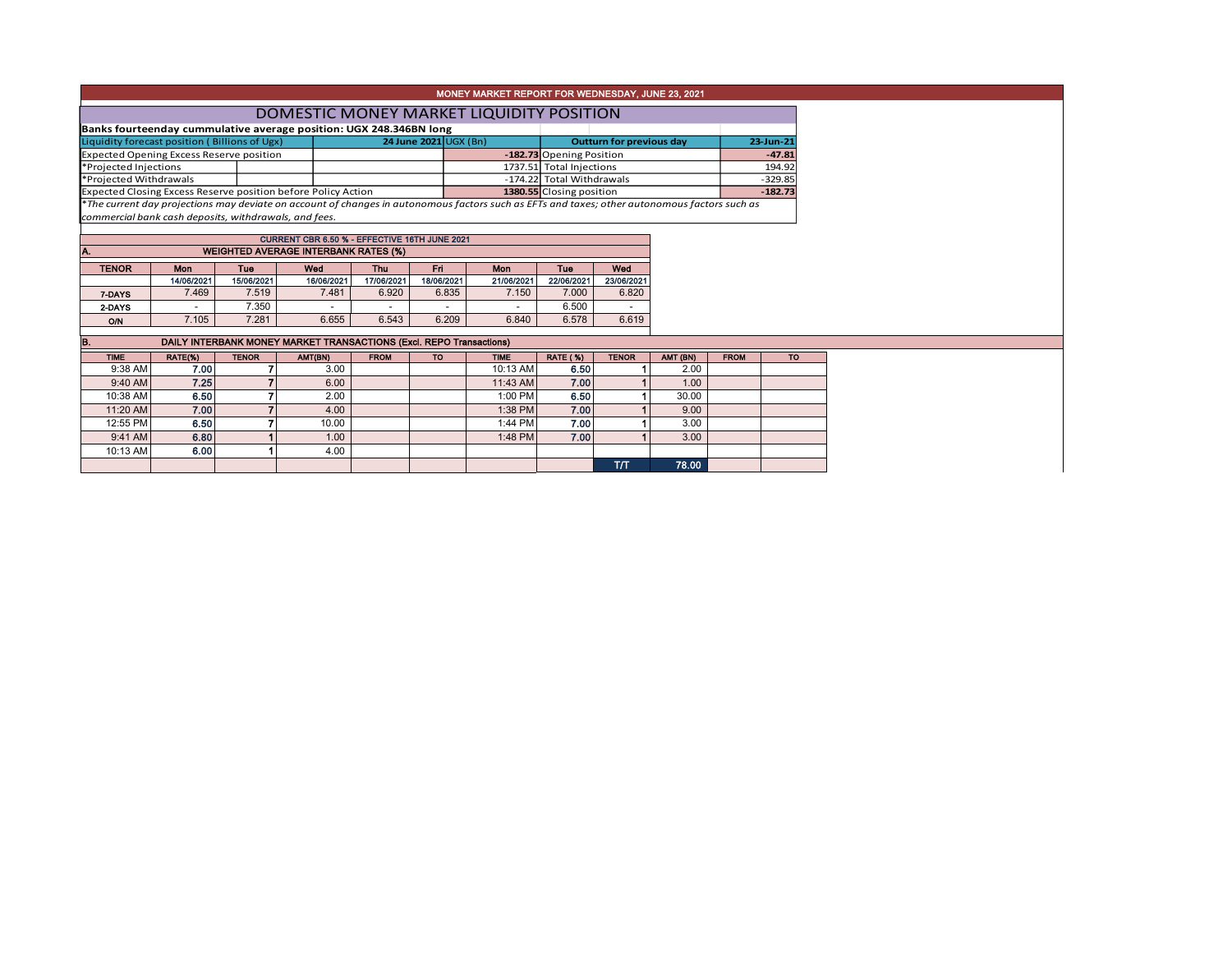

| MONETARY POLICY OPERATIONS MATURITIES PROFILE: (24-JUNE 2021 - 22-JULY 2021)<br>D. |             |                          |                          |             |                          |              |  |  |  |  |  |
|------------------------------------------------------------------------------------|-------------|--------------------------|--------------------------|-------------|--------------------------|--------------|--|--|--|--|--|
| <b>DATE</b>                                                                        | <b>THUR</b> | <b>THUR</b>              | <b>THUR</b>              | <b>THUR</b> | <b>THUR</b>              | <b>TOTAL</b> |  |  |  |  |  |
|                                                                                    | 24-Jun-21   | 01-Jul-21                | 08-Jul-21                | 15-Jul-21   | 22-Jul-21                |              |  |  |  |  |  |
| <b>REPO</b>                                                                        | 1.506.57    | $\overline{\phantom{a}}$ | $\overline{a}$           |             | $\overline{\phantom{a}}$ | 1.506.57     |  |  |  |  |  |
| <b>REV REPO</b>                                                                    | ۰           |                          | $\overline{\phantom{a}}$ | ۰           | -                        |              |  |  |  |  |  |
| <b>DEPO AUCT</b>                                                                   | 139.30      | 506.30                   | 37.06                    | 292.19      | 36.12                    | 1.010.97     |  |  |  |  |  |
| <b>TOTALS</b>                                                                      | 1.645.87    | 506.30                   | 37.06                    | 292.19      | 36.12                    | 2.517.53     |  |  |  |  |  |

Total O/S Deposit Auction balances held by BOU up to 15 august 2021: UGX 1,182 BN Total O/S Repo, Reverse Repo & Deposit Auction balances held by BOU: UGX 2,689 BN

On-the-run O/S T-BILL STOCKs (Bns-UGX) **6,243.05** 24/06/2021 OMO ISSUE DATE AMOUNT WAR RANGE TENOR On-the-run O/S T-BONDSTOCKs(Bns-UGX) | 19,651.78 24/06/2021 REPO | 21-May - 305.00 7.000 6 6 TOTAL TBILL & TBOND STOCK- UGX 25,894.83 REPO 25-May - 222.09 **7.000** 22 O/S=Outstanding REPO 26-May - 136.00 7.000 1 MATURITY TOTAL STOCK YTM (%) CHANGE IN DAUT 27-May - 35.70 7.649 56 (BN UGX) AT CUT OFF\* YTM (+/-) DAUT 27-May - 44.05 7.316 28 91 75.27 6.771 -0.078 REPO 27-May - 949.00 7.000 8 182 400.07 8.799 -0.201 DAUT 04-Jun - 83.03 7.743 55 364 | 5,767.71 | **9.740** | **-0.210 | |**REPO | 04-Jun |- 701.00 | **7.000 |** 6 2YR - 11.500 -1.500 REPO 07-Jun - 283.00 7.000 3 3YR - 12.800 -1.197 DAUT 10-Jun - 9.94 7.552 28 5YR 1,589.27 15.100 -1.400 DAUT 10-Jun - 28.88 7.604 56 10YR | 9,327.22 | 13.739 | -2.231 | |REPO | 10-Jun |- 579.00 | **7.000** | | 7 15YR 7,717.58 14.400 -1.700 REPO 14-Jun - 166.00 7.000 3 20YR 1,017.70 16.990 -0.510 REPO 15-Jun - 248.00 7.000 2 Cut OFF is the lowest price/ highest yield that satisfies the auction awarded amount.<br>
DAUT 17-Jun - 9.95 6.998 6.998 28 DAUT | 17-Jun |- 9.95 | **6.998 |** 28 REPO | 17-Jun | 619.00 | **6.500 | 7** 7 REPO | 21-Jun | 214.00 | 6.500 | 3 REPO | 22-Jun | 347.50 | 6**.500** | 2 REPO | 23-Jun - 325.00 | 6.500 | 1 Eii) MONETARY POLICY MARKET OPERATIONS LAST TBIILS ISSUE DATE: 17-JUNE-2021 (VERTICAL REPOS, REV-REPOS & DEPOSIT AUCTIONS) WAR-Weighted Average Rate (Ei) STOCK OF TREASURY SECURITIES